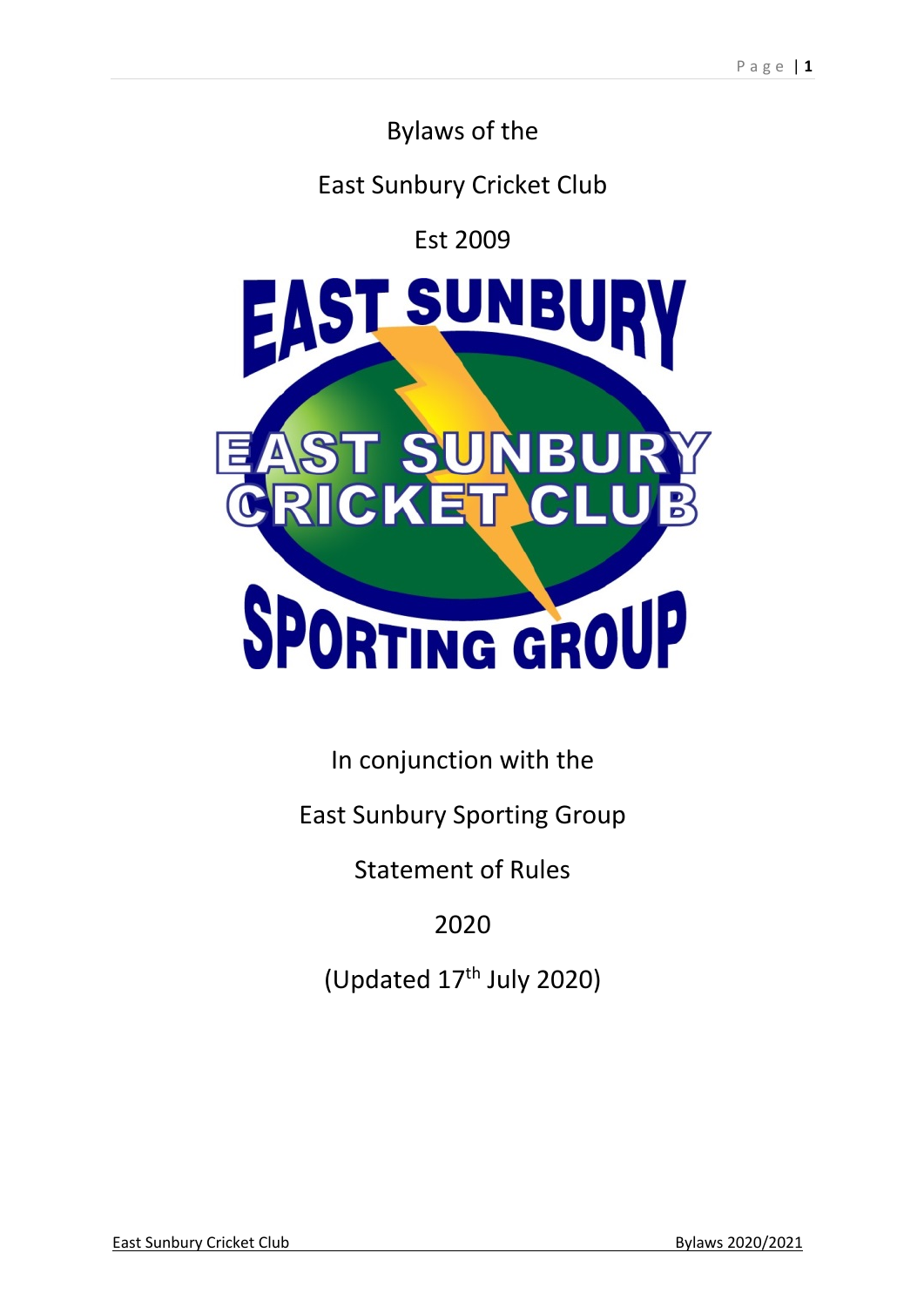# **TABLE OF CONTENTS**

- **1. GOVERNANCE**
- **2. REGISTRATIONS**
- **3. DUTIES OF THE EXECUTIVE COMMITTEE**
- **4. DUTIES OF THE EXECUTIVE COMMITTEE MEMBERS (Office-Bearers)**
- **5. CRICKET LEADERSHIP APPOINTMENTS**
- **6. DUTIES OF APPOINTED OFFICERS OF THE ASSOCIATION**
- **7. DELEGATES**
- **8. ANNUAL GENERAL MEETING**
- **9. FINANCES**
- **10. BANK AUTHORITY**
- **11. GOVERNANCE OF JUNIOR CRICKET**
- **12. GOVERNANCE OF GIRLS CRICKET**
- **13. SENIOR SELECTION COMMITTEE**
- **14. FINES & PENALTIES**
- **15. APPEALS**
- **16. RACIAL & RELIGIOUS VILIFICATION POLICY**
- **17. INJURY POLICY**
- **18. GENERAL CODE OF CONDUCT**
- **19. SENIOR PLAYER CODE OF CONDUCT**
- **20. GRIEVANCE POLICY**
- **21. WORKING WITH CHILDREN CHECK POLICY**
- **22. SOCIAL MEDIA POLICY**
- **23. ALL CLUB AWARDS**
- **24. EAST SUNBURY CRICKET CLUB EQUIPMENT**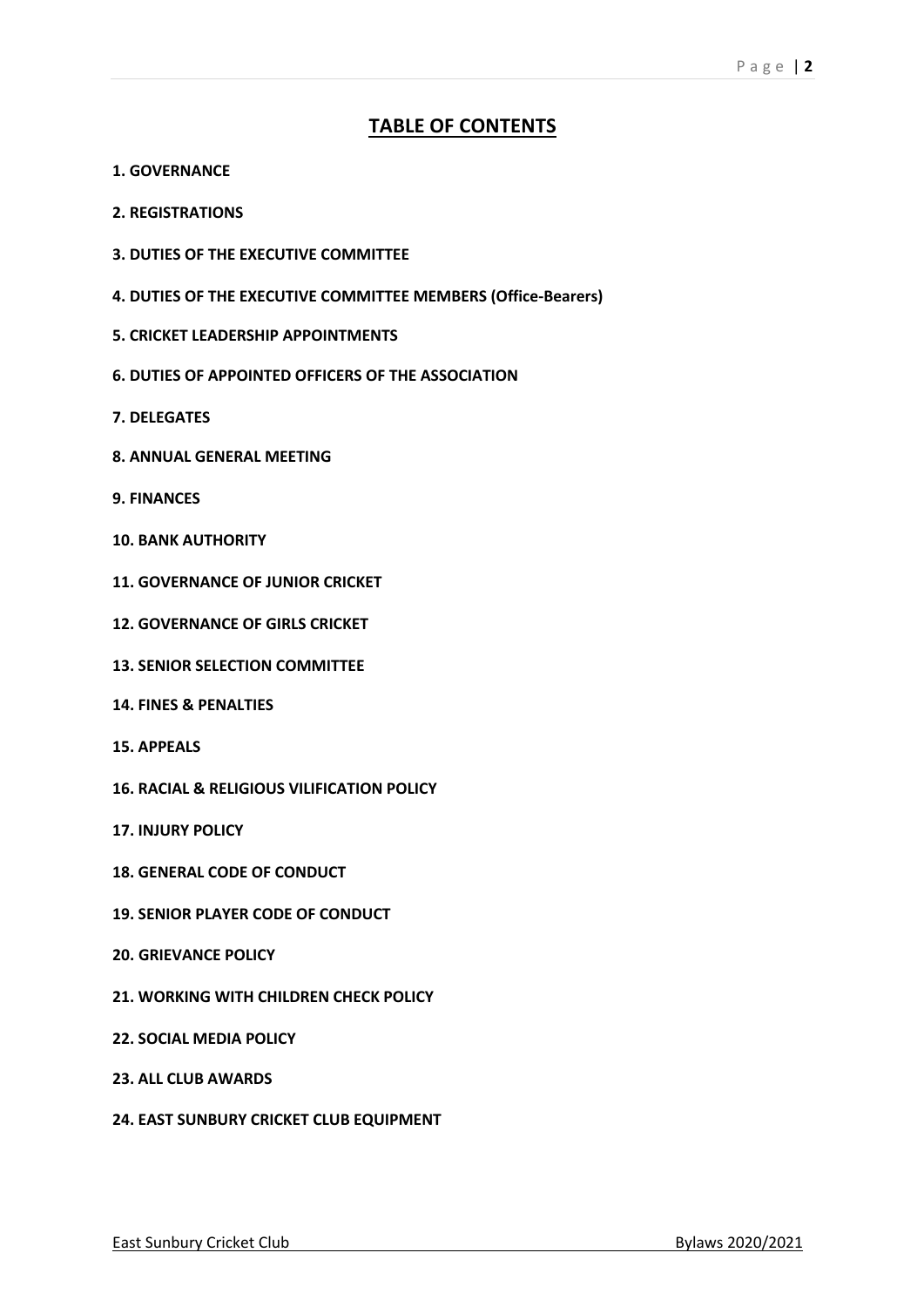# **1. GOVERNANCE**

1.1 The East Sunbury Cricket Club shall be governed by meetings of its club Delegates and by its Executive Committee (and its sub-committees) who shall be duly elected by the affiliated members each year at the Annual General Meeting or any other meeting convened for the purpose.

1.2 The Executive Committee shall control and manage the business affairs of the East Sunbury Cricket Club, and may, subject to the ESSG Constitution, the Regulations and the Act, exercise all powers and functions as may be exercised by the Executive Committee other than those powers and functions that are required by the Constitution to be exercised by General Meetings of the members of the Executive Committee.

1.3 The Executive Committee may recommend to a General Meeting of members, the drawing up of any necessary bylaw or bylaws and on acceptance by a two thirds majority of the members present, all members shall abide by those bylaws.

1.4 The President, Vice-President, Secretary and the Treasurer shall be the Executive members of the Executive Committee.

1.5 All positions on the Executive Committee shall be elected at the Annual General Meeting.

1.6 The Executive Committee may from time to time recommend such new bylaws or such amendments to or repeal of the bylaws for the regulation of the affairs of the East Sunbury Cricket Club as it thinks fit, provided such bylaws shall not be repugnant to, nor inconsistent with, any expressed direction or regulation contained in the East Sunbury Sporting Group Constitution or any resolution of the East Sunbury Cricket Club passed in General Meeting and for the time being in force. All members must be notified within 14 days of recommendations made by the Board.

1.7 Executive Committee members at all times must act in the best interests of cricket in the East Sunbury Cricket Club as a whole.

1.8 If, in the event a member of the Executive Committee absents him or herself for more than three (3) meetings without an acceptable apology, the Executive Committee shall declare his/her position vacant. Such a vacancy shall be filled by appointment by the Executive Committee.

1.9 The minimum numbers of an assembly for Executive Committee meetings shall be one half of the members elected or appointed.

1.10 A member of the Executive Committee may be dismissed from their position by two thirds (2/3) majority of the Executive Committee members present at a committee meeting convened for the purpose after at least 14 days written notice is given to all members stating the reasons for his/her dismissal. The member has the right to reply to these statements either in writing to all members of the East Sunbury Cricket Club or at the meeting verbally.

1.11 The Executive Committee is to meet within 30 days of the AGM and at such other times and places as required to conduct the business of the East Sunbury Cricket Club.

1.12 The Executive committee shall meet on a regular basis throughout the year at such times and places as required to conduct the business of the East Sunbury Cricket Club.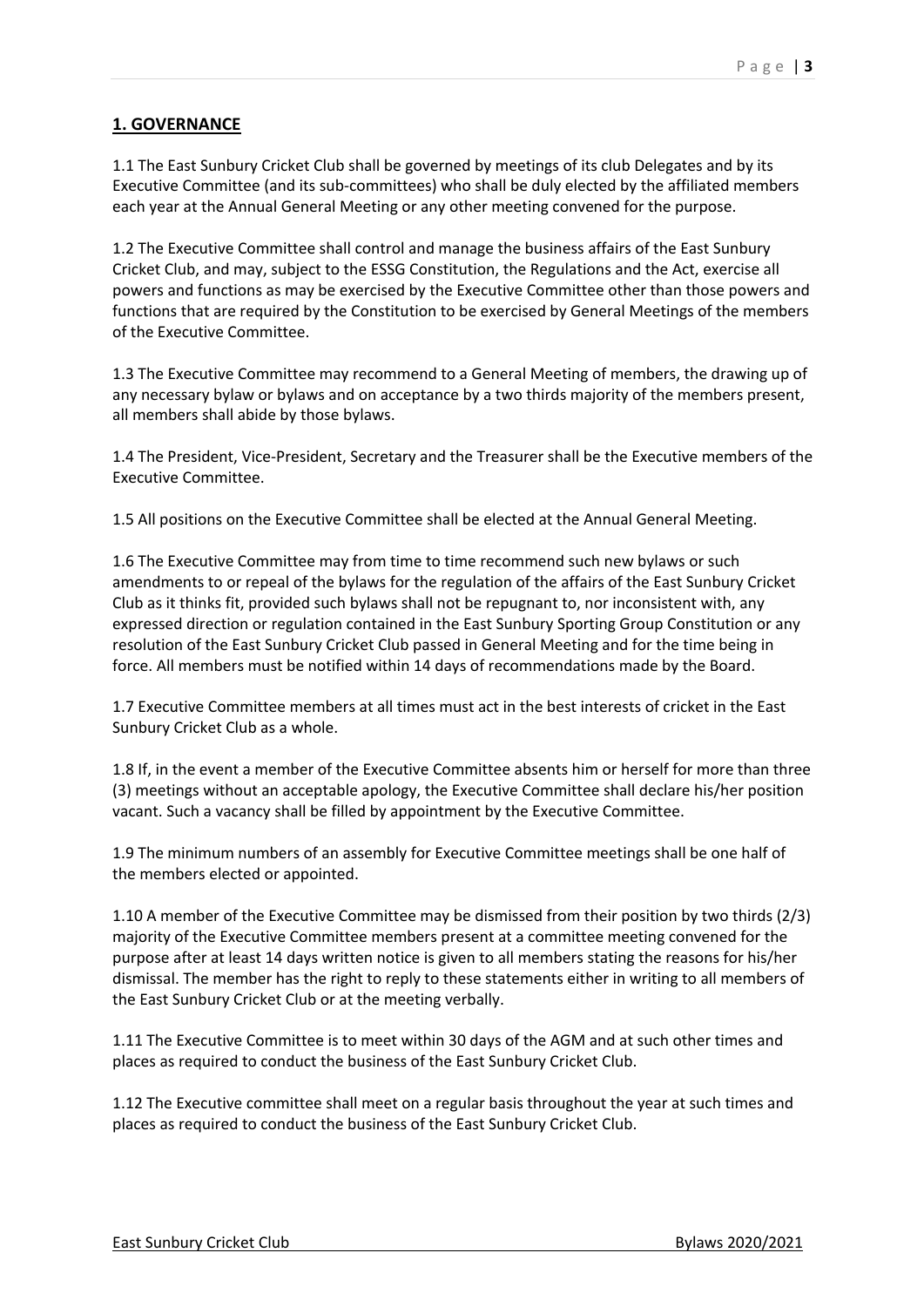# **2. REGISTRATIONS**

2.1 All Players must be registered prior to participating in any training session or Match. A Player that is not registered is uninsured through the club insurer JLT or covered under the public liability insurance incorporated with the East Sunbury Sporting Group.

2.2 The registration of new Players shall be recorded in the My Cricket system.

2.3 A list of registered players must be submitted to the Secretary of the East Sunbury Sporting Group before each season commences.

# **3. DUTIES OF THE EXECUTIVE COMMITTEE**

3.1 The Executive Committee shall deliberate upon disputes or appeals regarding decisions or actions taken by the Executive Committee or its General Committees or its Appointed Officers and consider any matter that has been raised at least 7 days prior to a scheduled meeting.

3.2 Shall provide a summary of East Sunbury Cricket Club's Meeting Minutes and a summary of decisions made to all required members within 14 days of any Executive Committee meeting.

3.3 Appoint signatories to the East Sunbury Cricket Club Finance Accounts as regulated by the Executive Committee

3.4 Appoint a Vice President, Treasurer, Secretary, Senior Coach, at the first Executive Committee meeting after the AGM and shall determine any honorarium that may be paid for these positions.

## **4. DUTIES OF THE EXECUTIVE COMMITTEE MEMBERS (Office-Bearers)**

## **4.1 PRESIDENT**

4.1.1. Shall act as the chairman at all Executive Committee, meetings of the East Sunbury Cricket Club.

4.1.2 Shall be the spokesperson of the East Sunbury Cricket Club and shall be the representative of this organization before other external groups.

4.1.3 Coordinate the Executive Committee and its subcommittees.

4.1.4 The President shall have a vote, and in the case of an equality of votes, shall have a casting vote at all meetings of the Executive Committee and its subcommittee and any meetings of Club Delegates.

4.1.5 Shall oversee all Girls/Junior related matters and shall report all activities back to the Executive Committee or its committee.

4.1.6 Shall chair all Girls/Junior Management and Girls/Junior Coordinators meetings.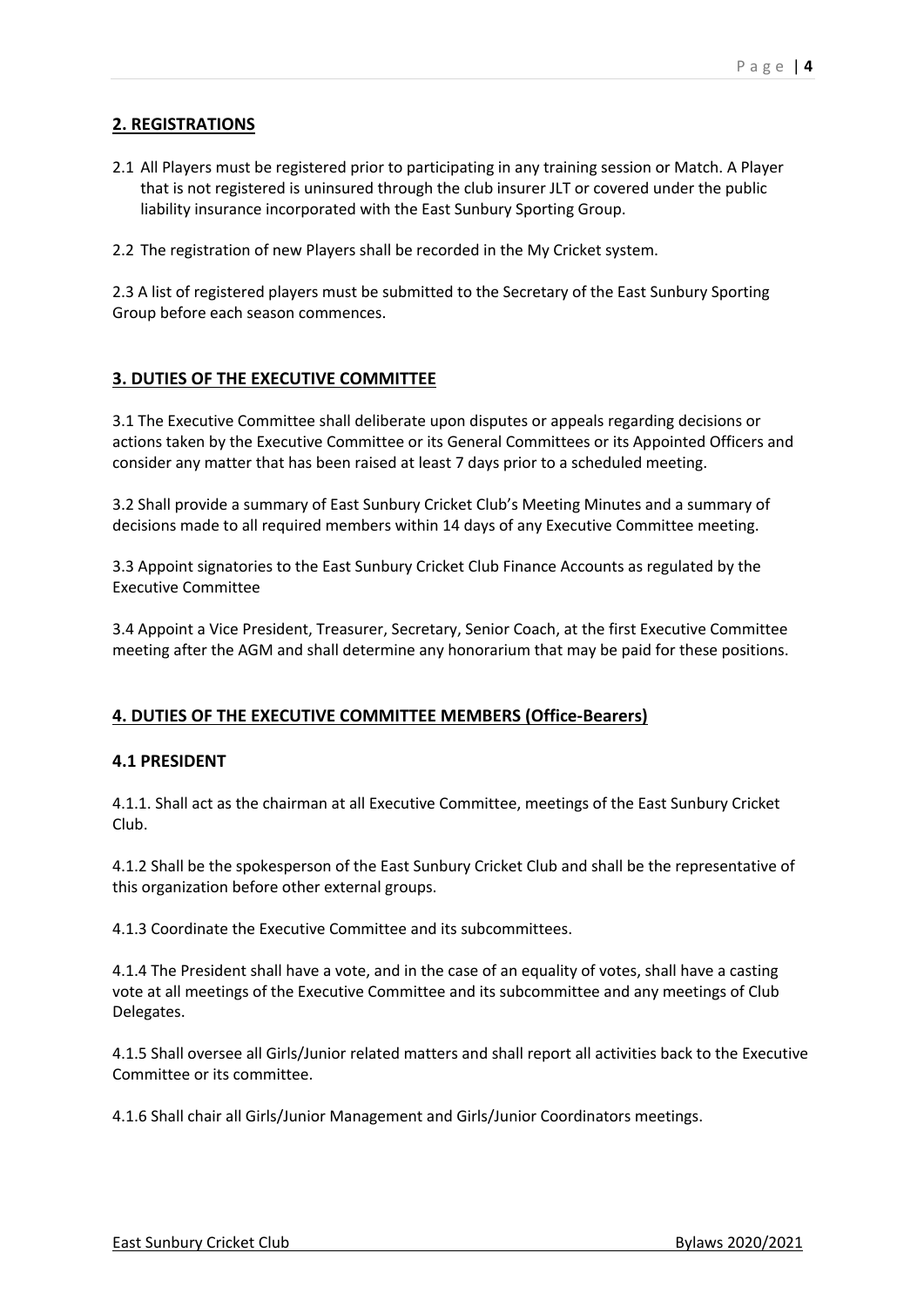4.1.8 The President should authorize any purchase of materials (Cricket kit etc.) for the club.

4.1.9 The President should authorize any events conducted by the members on behalf of the club.

4.1.10 The President shall submit all reports of the work done to the succeeding President.

4.1.11 The President will head all disciplinary hearings and is authorized to pick a three-member committee to deal with all disciplinary hearing.

4.1.12 The President is responsible for ensuring that all player registrations are submitted as per GDCA regulations

4.1.13 Must have a Current Working with Children's Check.

# **4.2. VICE-PRESIDENT**

4.2.1 The Vice-President shall, in the absence of the President, perform the duties of the President

4.2.2 Shall also carry out other tasks of administration of East Sunbury Cricket Club as requested by the Executive Committee and/or its subcommittee.

4.2.3 Must have a Current Working with Children's Check.

## **4.3. SECRETARY**

4.3.1 Shall manage the day to day running of the East Sunbury Cricket Club including all inward and outwards correspondence for the East Sunbury Cricket Club and take the appropriate action required for such after seeking approval from the President where appropriate.

4.3.2 Shall assist the President in coordinating the Executive Committee and its subcommittee.

4.3.3 Schedule and notify East Sunbury Cricket Club members of all Executive Committee meeting dates and call any extra meetings as required.

4.3.4 Prepare an agenda for all Executive Committee and subcommittee meetings.

4.3.5 Shall act as the minute secretary at all Executive Committee and subcommittee meetings

4.3.6 Shall record and write up the minutes of all such meetings and forward them to the members of the Executive Committee within 14 days of the meeting.

4.3.7 Shall provide a summary of all decisions made at Executive Committee meetings to the committee members.

4.3.8 Shall manage the East Sunbury Cricket Club's website including any required updates.

4.3.9 Shall manage East Sunbury Cricket Club's email system and keep it up to date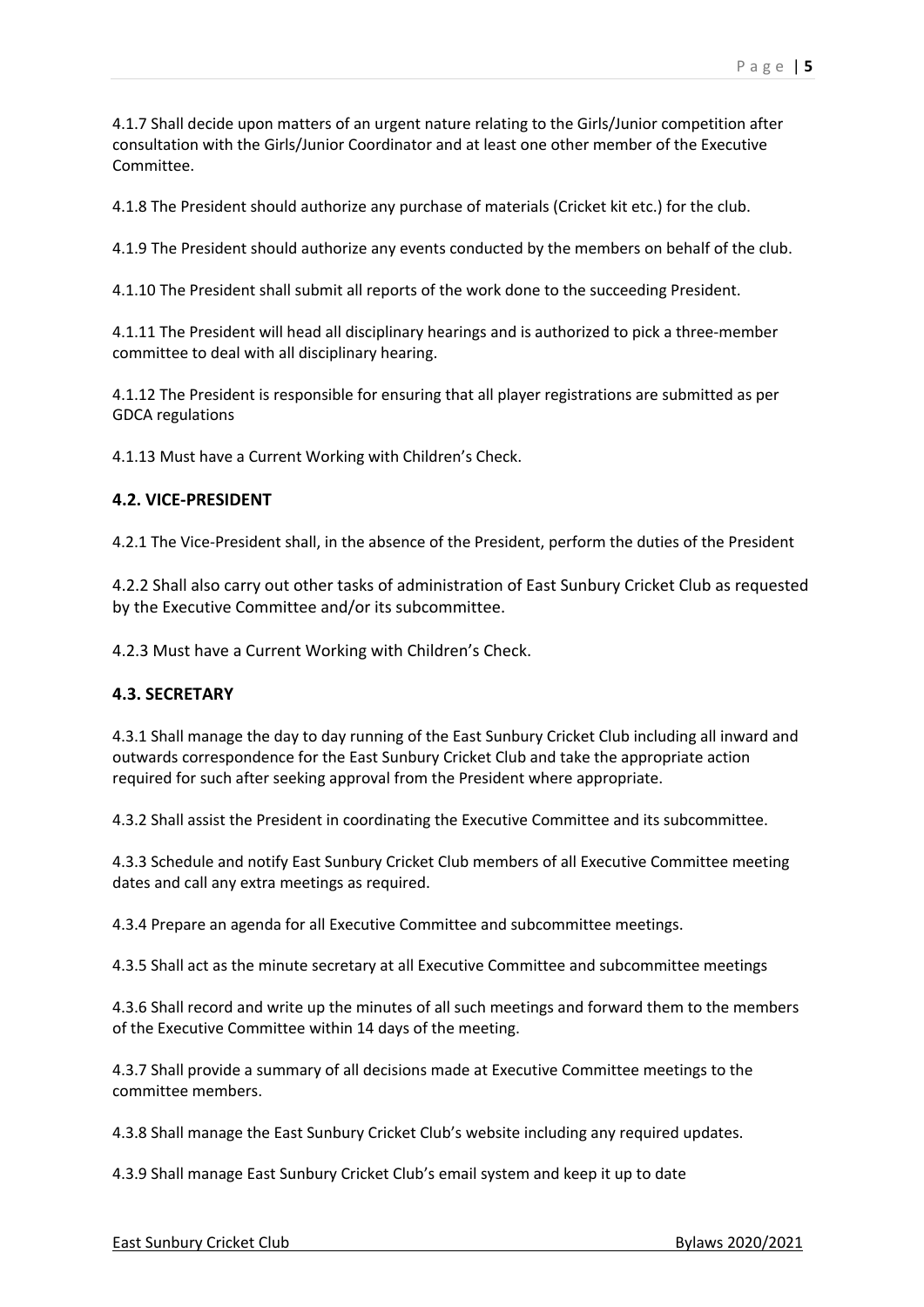4.3.10 Shall fulfil any Press duties as determined by the Executive Committee. These duties shall include the writing up of articles for the press and posting articles on the East Sunbury Cricket Club's website.

4.3.11 Shall also carry out other tasks of administration of East Sunbury Cricket Club as requested by the Executive Committee and/or its subcommittee.

4.3.12 Will work with the committee and captains to delegate work to members

4.3.13 Shall coordinate the recruitment efforts of the club

4.3.14 Must have a Current Working with Children's Check.

#### **4.4 TREASURER**

4.4.1 The Treasurer shall keep a complete record of expenses of the organization.

4.4.2. Shall report in writing and verbally to all Executive Committee meetings on the state of the East Sunbury Cricket Club finance. This report shall include:

**a.** A statement of outstanding finances.

**b.** A statement of all revenue received & all accounts paid since the previous Executive Committee Meeting.

4.4.3 Shall present a list of all accounts for payments at Executive Committee Meetings for approval before they are paid.

4.4.4 Shall provide a summary of the East Sunbury Cricket Club's finances as presented at each Executive Committee meeting to the Secretary who shall forward it onto all committee members.

4.4.5. Shall send out monthly statements to any customers or sponsors.

4.4.6 Shall present a budget for the forthcoming season to the Executive Committee meeting held prior to the season commencing for approval.

4.4.7 The Treasurer shall carefully adhere to any financial guidelines as stated in the bylaws.

4.4.8 Shall make equipment orders and keep track of club reimbursements

4.4.9 Must have a Current Working with Children's Check

**\*Note: The Executive Committee in general meeting or the President in consultation with the Secretary or two other members of the Executive Committee, may direct or change the duties of the office- bearers (as stated above) if necessary, providing that any changes are noted in the minutes of the Executive Committee meeting, it has been agreed upon and that all committee members are informed of such changes in writing within 14 days of the occurrence.**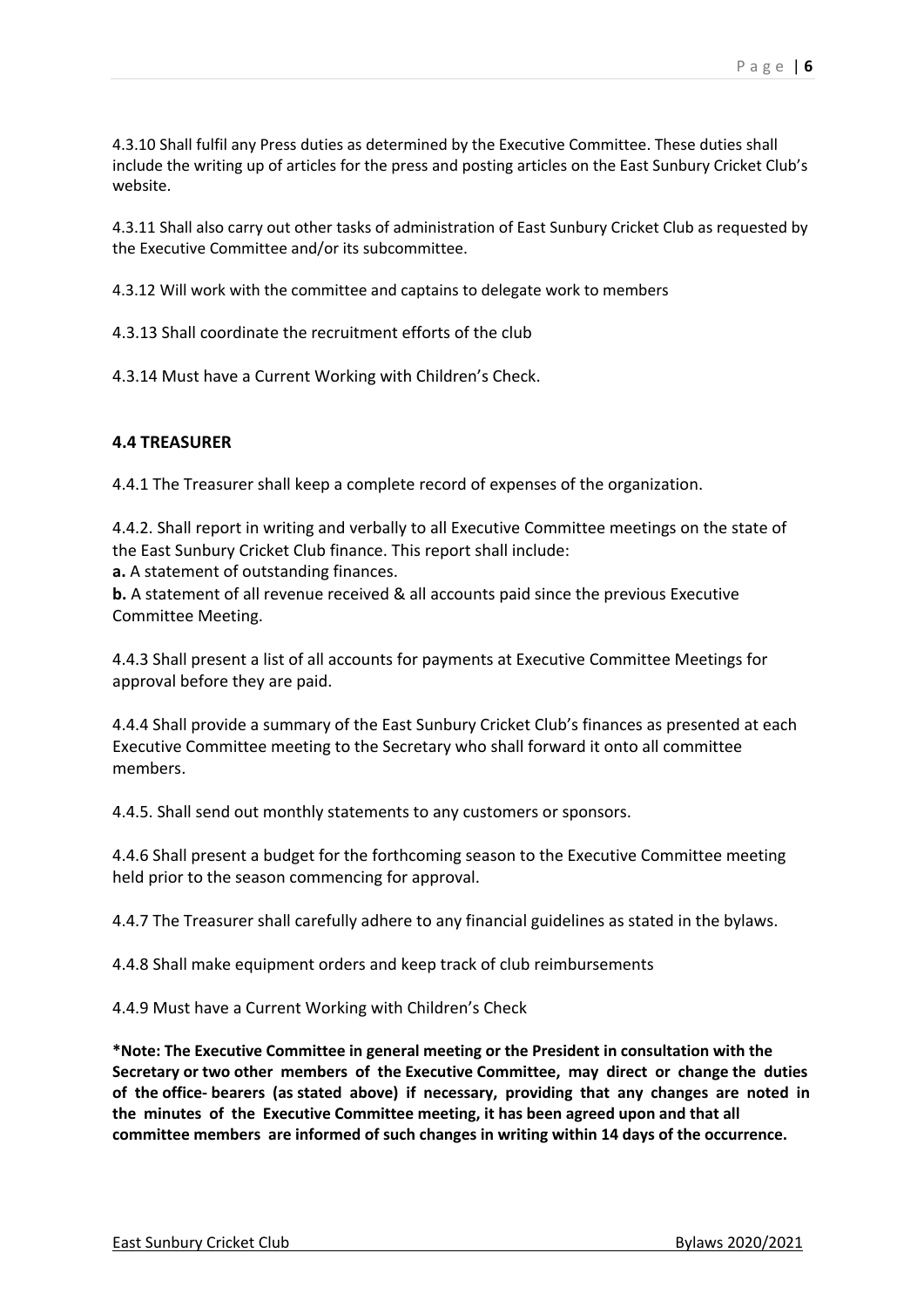# **5 CRICKET LEADERSHIP APPOINTMENTS**

5.1 The Executive Committee will appoint the following positions regarding cricket leadership

- a. Cricket Head Coach
- b. Assistance coaches & coaching staff
- c. Junior Team managers & coaches

#### **6 DUTIES OF APPOINTED OFFICERS OF THE ASSOCIATION**

#### **6.1 GENERAL COMMITTEE**

6.1.1 The General committee will be constructed by a minimum of 4 members to finalise the General Committee

6.1.2 Help with general running of club.

- 6.1.3 Have one deliberate vote each
- 6.1.4 Must have a Current Working with Children's Check.

#### **6.2 SENIOR COACH**

6.2.1 Shall be an appointed position.

6.2.2 Shall coordinate with the Senior Cricket members and assistants to ensure that all arrangements and selections are completed in a timely manner prior to East Sunbury Cricket Club matches.

6.2.3 Shall be responsible for the organisation and running of training sessions throughout the cricket season.

6.2.4 Attend meetings of Executive Committee as required and provide a written report at the end of the season on the teams' performances.

6.2.5 Assist in the final team selection as lead selector.

6.2.6 May receive an honorarium as determined by the Executive Committee prior to the Season commencing each year, payable at the discretion of the Executive Committee.

## **7 DELEGATES**

7.1 Delegates to approved bodies shall vote as authorised by the Club and where not instructed vote in a manner that they deem to be in the best interest of the Club.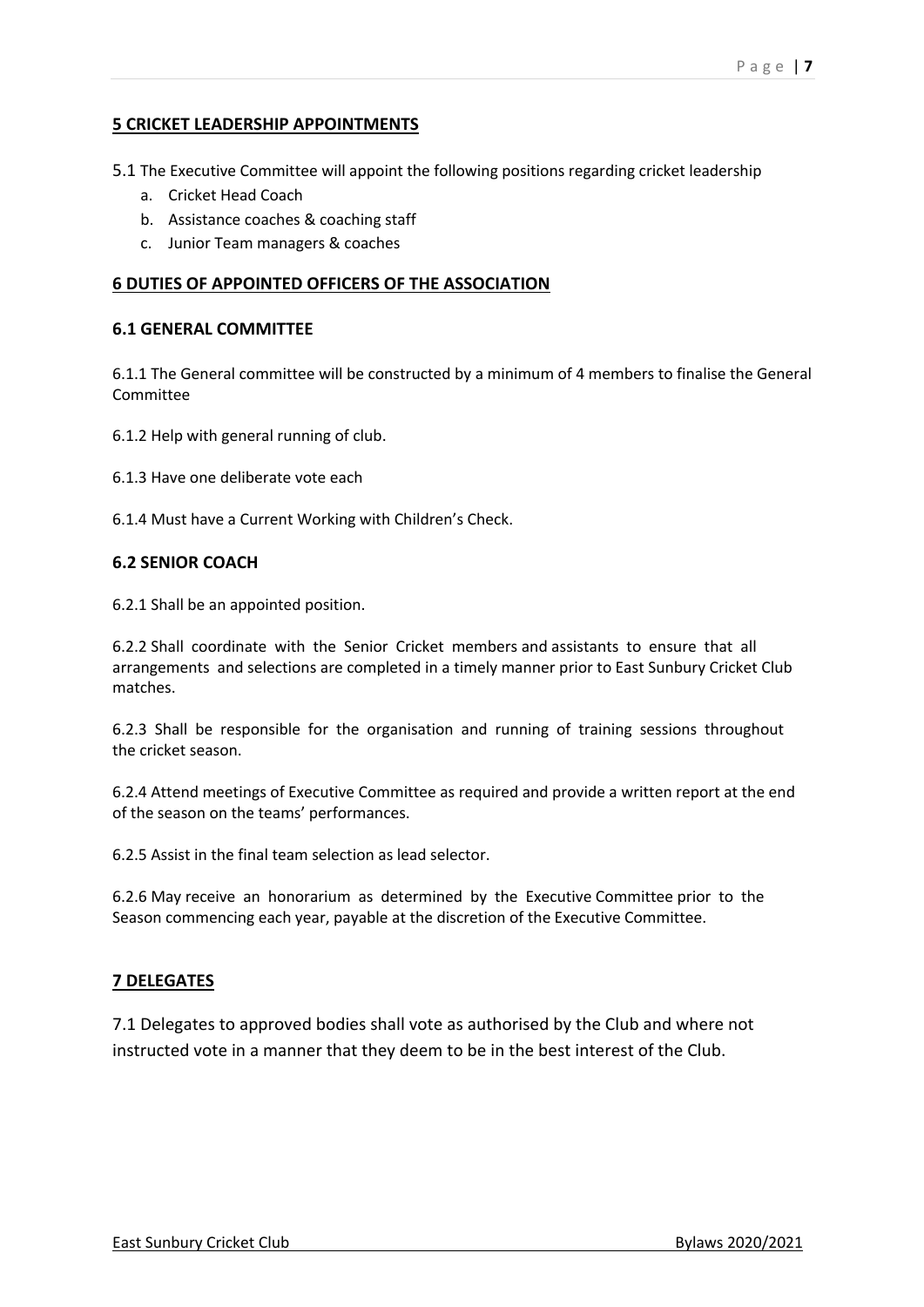#### **8 ANNUAL GENERAL MEETING**

8.1. The Annual Meeting of Delegates shall be held at the completion of each season with the date to be determined by the Executive Committee.

8.2 A Member must be financial to vote at the AGM

8.3 The date is to be made known to members at least 14 days prior to the A.G.M.

8.4 The Annual General Meeting shall:

8.4.1. Receive a report on the preceding season's activities from the President, Secretary and/or Executive Committee

8.4.2. Receive an Audited Financial Report of the East Sunbury Cricket Club finances.

8.5 Elect the members of the Executive Committee.

8.6 Will deal with revisions, alterations and/or amendments to the bylaws.

8.7 Each member has only one vote when any motion is put to the meeting.

#### **9 FINANCES**

9.1 No person will make purchases on behalf of East Sunbury Cricket Club and expect reimbursement without prior permission being given by a majority vote of the executive committee or passed at a general meeting.

9.2 Expenses incurred by any person on behalf of East Sunbury Cricket Club, that the member wishes to be reimbursed for, must be lodged in a timely manner. Receipts need to be lodged for payment to be made.

9.3 All monies received by East Sunbury Cricket Club should be counted by a committee member plus one other person.

• If it is not possible for the Treasurer to be present then the money is to be recounted in the Treasurer's presence as soon as possible. If two people are not available to count the money, the money is to be left at the clubhouse.

9.4 The Treasurer is given permission to pay any account as approved by cheque or internet. Cash cheques are permissible when correctly documented.

9.5 The Financial Controller is only authorised to pay accounts for agenda items from meetings plus standing accounts for Utilities & East Sunbury Cricket Club. All other accounts are to be approved by the executive.

9.6 The Executive Committee has the right to approve spending on behalf of East Sunbury Cricket Club up to a maximum of \$5000.00 prior to approval by a committee meeting.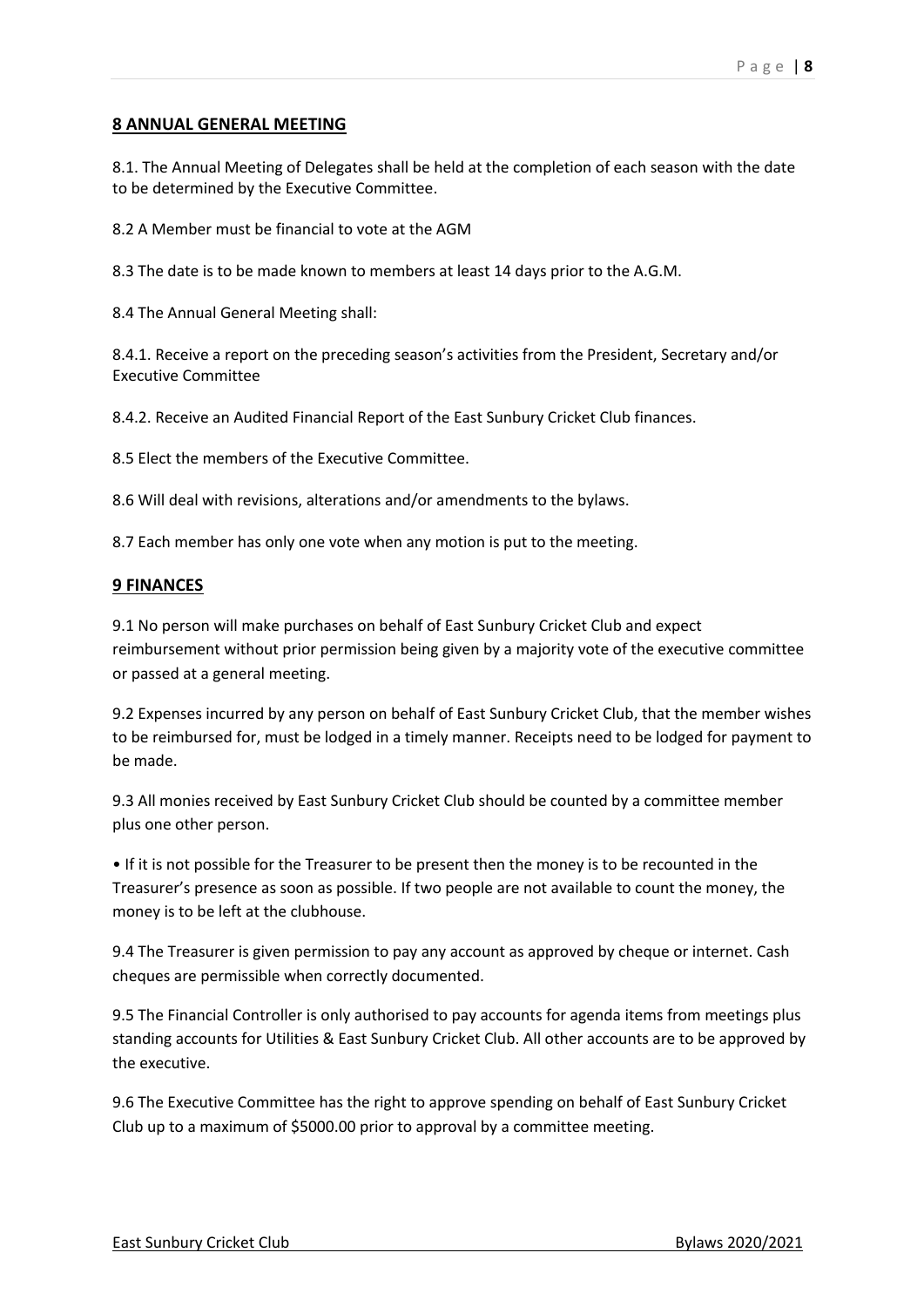# **10 BANK AUTHORITY**

10.1 All payments issued by the Club shall be endorsed by any TWO of the following: -

- a. President
- b. Treasurer
- c. Vice President
- d. Secretary

# **11 GOVERNANCE OF JUNIOR CRICKET**

11.1 The Junior Cricket Committee will be responsible for all junior activities in the East Sunbury Cricket Club.

11.2 The management of the junior cricket shall rest with:

a. The President who shall oversee all junior cricket related issues and chair any Junior Cricket Management meetings.

11.3 The Executive Committee will meet with Junior Coordinators at least three times during the cricket season to report on activities.

## **12 GOVERNANCE OF GIRLS CRICKET**

12.1 The Girls Cricket Committee will be responsible for all Girls activities in the East Sunbury Cricket Club.

12.2 The management of the Girls cricket shall rest with:

a. The President who shall oversee all Girls cricket related issues and chair any Girls Cricket Management meetings.

12.3 The Executive Committee will meet with Girls Coordinators at least three times during the cricket season to report on activities.

## **13 SENIOR SELECTION COMMITTEE**

13.1 The Selection Committee will be formed with the Head coach, Assistant Coaches and club captains.

13.2 The duty of the Selection Committee shall be to select all senior teams to represent the East Sunbury Cricket Club.

13.3 The Head coach has the right to call on any experiences and may award a member to be the "Chairman of Selectors "

13.4 In the event of selection change, the Head coach and chairman of selectors must be notified within the hour of the team changing.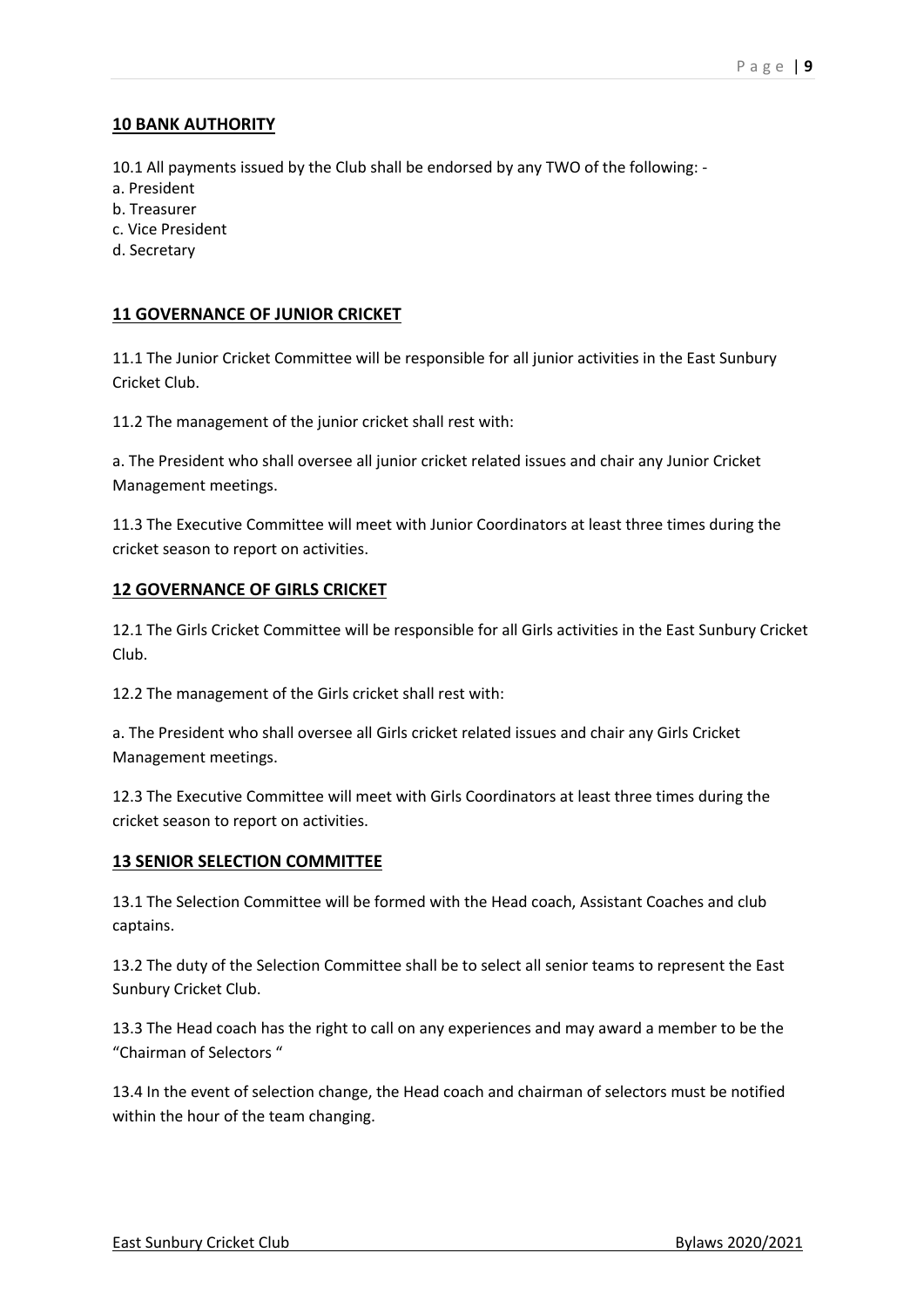## **14 FINES & PENALTIES**

14.1 The East Sunbury Cricket Club, through the Executive Committee, shall have the right to impose fines or penalties that it has received as a result of player misconduct on any player.

14.2 Any member that presents a financial payment to The East Sunbury Cricket Club that is dishonoured in any way shall incur a fine of \$100

#### **15 APPEALS**

15.1 All players shall have the right to appeal to the Executive Committee against the decisions of the East Sunbury Cricket Club providing such appeal is lodged in writing and in the hands of the Secretary of the East Sunbury Cricket Club within seven (7) days of notification of such decisions. Such appeal shall be considered as soon as possible by the Executive Committee whose decision shall be final and binding.

#### **16 RACIAL & RELIGIOUS VILIFICATION POLICY**

16.1 The East Sunbury Cricket Club President shall act as a Complaints Officer

16.2 Racial Harassment includes harassment based on colour, descent, national or ethnic origin, cultural activity and sometimes religion.

16.3 Examples of Racial Harassment include:-

16.3.1 Jokes in which race is a significant characteristic of the "butt" of the joke;

16.3.2 Hostile comments about food eaten, dress or religious or cultural practices;

16.3.3 Inferences that all members of a racial or cultural group have particular negative characteristics, such as laziness, drunkenness, greed or sexual promiscuity.

16.3.4 Parodying accents.

#### **17 INJURY POLICY**

17.1 Any injury must be reported to the East Sunbury Cricket Club President, first aid officer or appropriate representative as soon as possible for assistance. First aid treatment and any further action that may be deemed appropriate at that time.

#### **18. GENERAL CODE OF CONDUCT**

As a person required to comply with this bylaw, you must meet the following requirements in regard to your conduct during any activity held or sanctioned by a Community Cricket Peak Body, a Region, an Affiliated Association or an Affiliated Club:-

1. Respect the rights, dignity and worth of others.

2. Be fair, considerate and honest in all dealings with others.

3. Be professional in, and accept responsibility for your actions.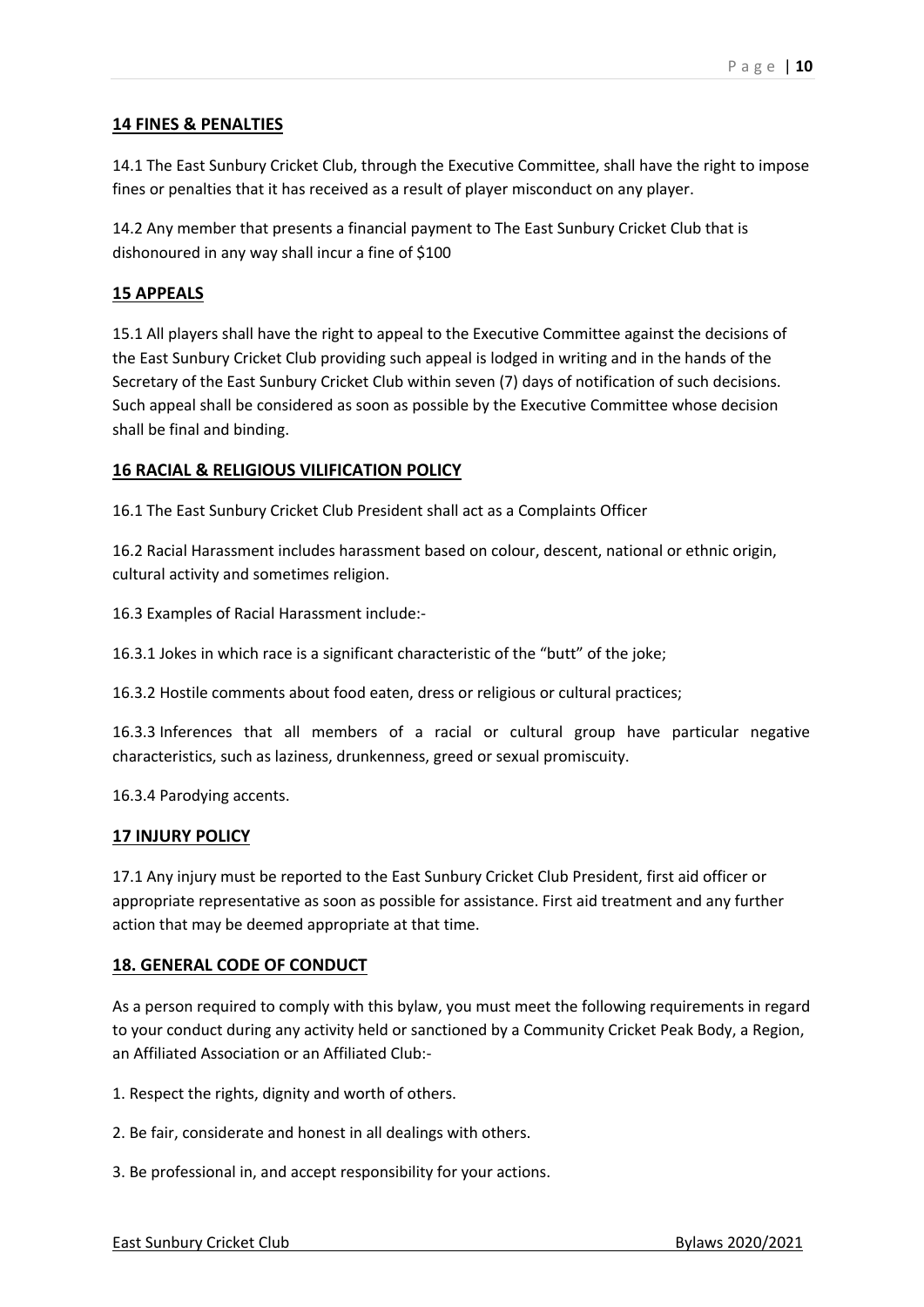4. Make a commitment to providing quality service.

5. Operate within the rules of the sport including state guidelines.

6. Demonstrate a high degree of individual responsibility especially when dealing with persons under 18 years of age, as your words and actions are an example.

7. Avoid unaccompanied and unobserved activities with persons under 18 years of age, wherever possible.

8. Refrain from any behaviour that may bring the sport of cricket, East Sunbury Cricket Club into disrepute.

9. Provide a safe environment for the conduct of the activity.

10. Show concern and caution towards others who may be sick or injured.

11. Be a positive role model.

12. Understand the repercussions if you breach, or are aware of any breaches of this Code of Behaviour.

13. Act at all times to protect and promote the sport of cricket in accordance with the Spirit of Cricket.

#### **19. SENIOR PLAYER CODE OF CONDUCT**

In addition to the General Code of Behaviour set out in these bylaws, as a player in any activity held by or under the auspices of a Community Cricket Peak Body, a Region or an Affiliated Club and Association players must meet the following requirements in regard to their conduct during any such activity or event:

1. Play by the rules and abide by the Spirit of Cricket.

2. Never argue with an umpire. If you disagree, have your captain, coach or manager approach the umpire during a break or after the game.

3. Control your temper. Verbal abuse of officials and sledging other players, deliberately distracting or provoking an opponent are not acceptable or permitted behaviours in Cricket.

4. Work equally hard for yourself and your teammates. Your team's performance will benefit and so will you.

5. Be a good sport. Applaud all good plays whether they are made by your team or the opposition.

6. Treat all participants in Cricket as you like to be treated. Do not bully or take unfair advantage of another competitor.

7. Cooperate with your coach, teammates and opponents. Without them there would be no competition.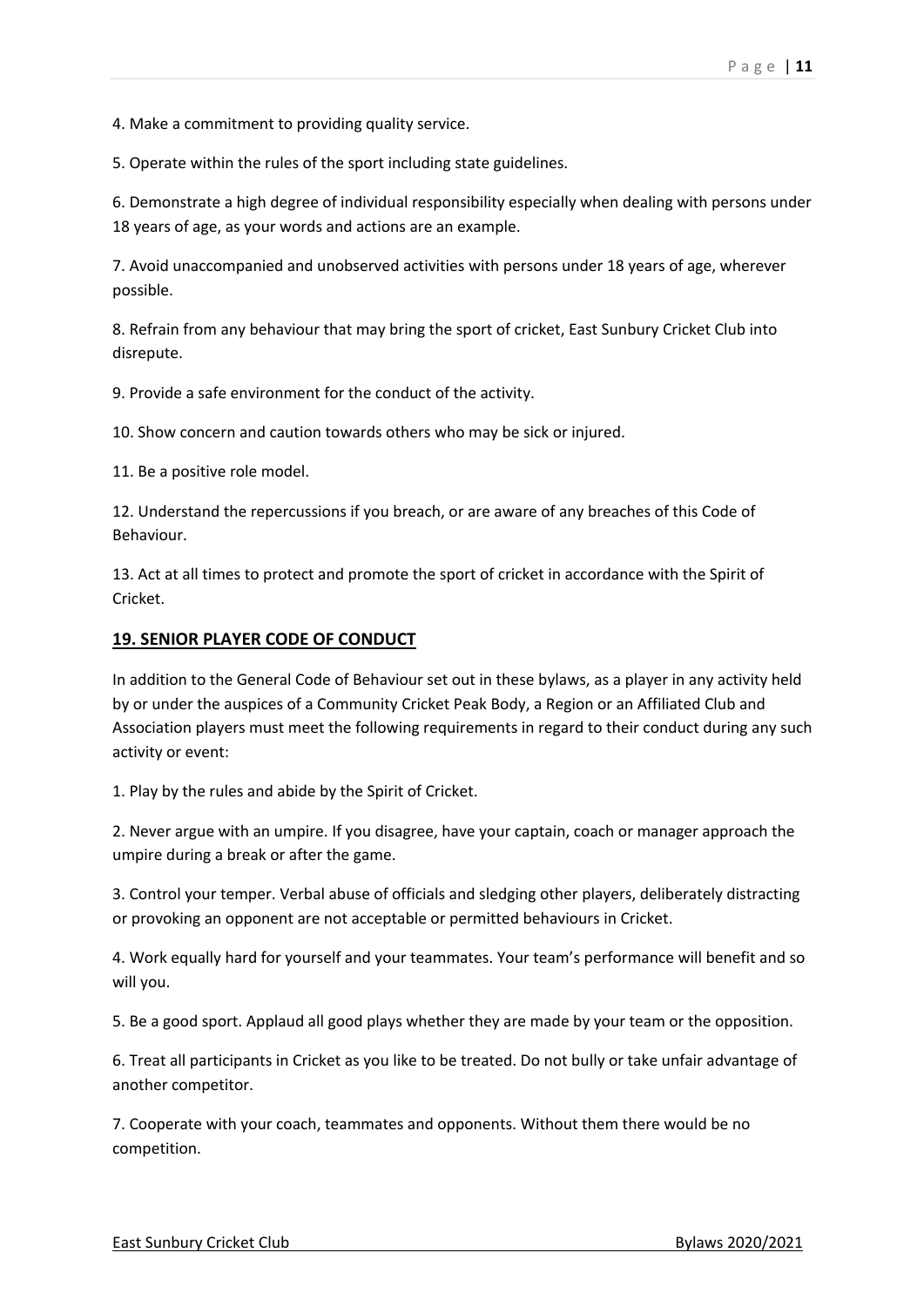8. Respect the rights, dignity and worth of fellow players, coaches, officials and spectators.

9. Refrain from conduct which could be regarded as sexual or other harassment.

10. Respect the talent, potential and development of fellow players and competitors.

11. Care and respect the uniform and equipment provided to you.

12. Be frank and honest with your coach concerning illness and injury and your ability to train and play fully.

13. Conduct yourself in a responsible manner relating to language, temper and punctuality.

14. Maintain a high standard of personal behaviour at all times.

15. Be honest in your attitude and preparation to training. Work equally hard for yourself and your team.

16. Cooperate with coaches and staff in relation to programs that adequately prepare you for competition.

17. Do not engage in practices that affect sporting performance (alcohol, tobacco and drug use).

#### **20 GRIEVANCE POLICY**

#### **20.1. FROM THE PLAYER**

20.1.1 If a player feels there is a situation between a player, coach or manager they need to address the situation promptly. Talk to their coach or manager and resolve the situation. If there are no successes talk to the appropriate co-ordinator.

20.1.2 No complaints against opposition officials, opposition coaches or managers, opposition players or Umpires will be accepted or acted on without written submissions with written collaborating statements from witnesses, all stating that they will attend any formal hearings that may be required.

#### **20.2. FROM THE PARENT**

20.2.1 Unless the situation is serious parents should keep their opinions to themselves. Player's positions and tactical play are not for parents to decide. If they have a grievance, they can address the Cricket President. If this does not resolve the grievance, they can put their complaint in writing to the Executive Committee.

20.2.2 No complaints against opposition officials, opposition coaches or managers, opposition players or Referees will be accepted or acted on without written submissions with written collaborating statements from witnesses, all stating that they will attend any formal hearings that may be required.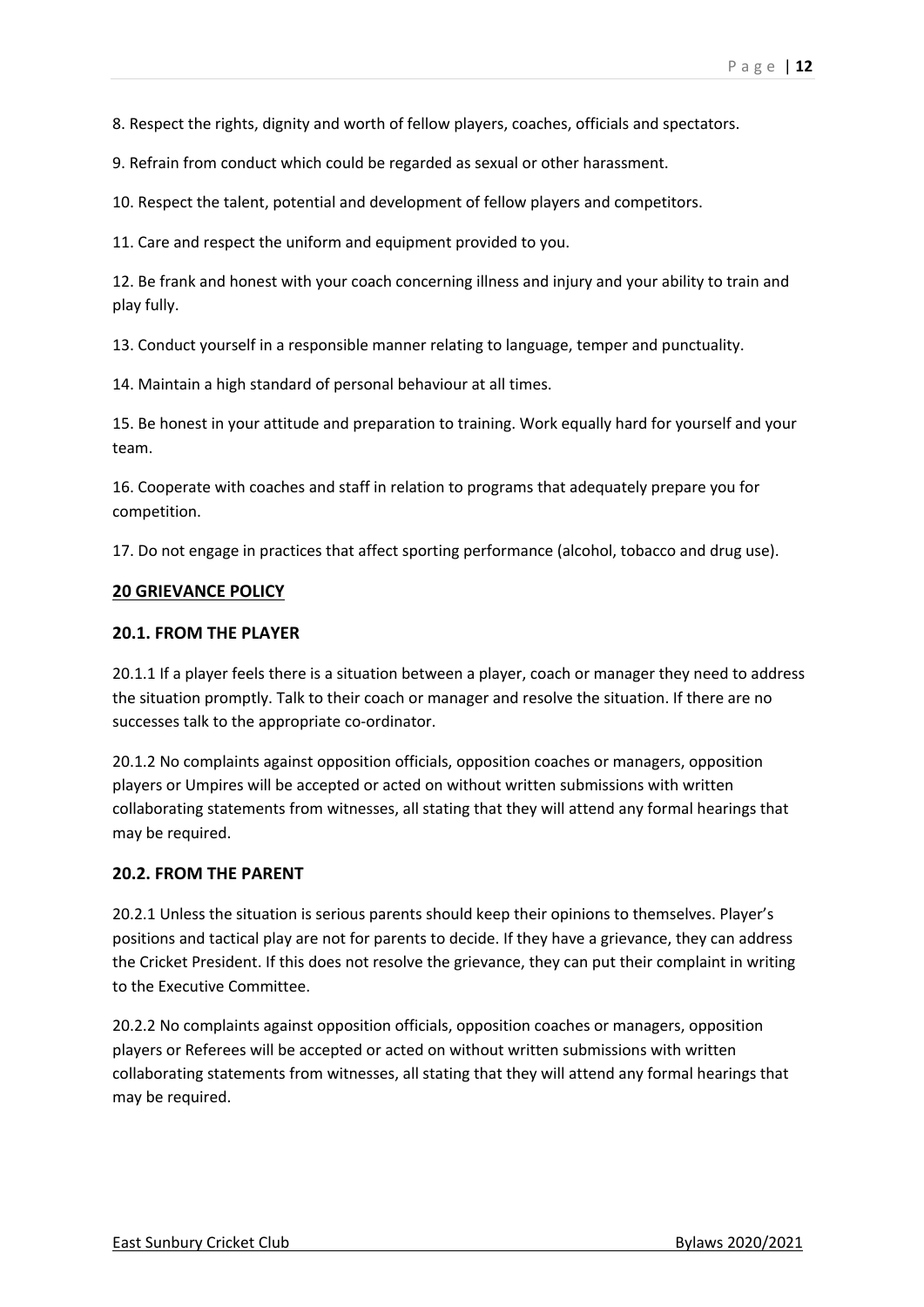## **20.3. FROM A COACH OR MANAGER**

20.3.1 If a coach or manager has an issue with a player, they should address the player directly. If the issue is not resolved they may involve the parents or direct the problem to the club Executive Committee.

20.3.2 The Executive Committee may call a formal meeting between the Executive Committee, player, parents, coach & manager.

- A formal letter of reprimand may be the outcome in some instances.
- All grievances who receive three (3) letters of reprimand will be asked to leave the club.

• Depending on the seriousness of the situation a player could be asked to leave the club after one incident only.

• Where necessary a player may be required to answer separately to the East Sunbury Sporting Group Committee.

• No complaints against opposition officials, opposition coaches or managers, opposition players or referees will be accepted or acted on without written submissions with written collaborating statements from witnesses, all stating that they will attend any formal hearings that may be required.

## **21. WORKING WITH CHILDREN CHECK POLICY**

The Working With Children Check ("WWCC") is a mandatory minimum background check of people who work or volunteer in child-related work. It applies to people who have **regular direct contact with children where that contact is not directly supervised**. The WWCC 'helps to protect children aged under 18 years from physical and sexual harm by preventing those who pose a risk to their safety from working with them'. The policy outlines roles where people are required to apply.

The following information relates to the WWCC that was phased in for all cricket clubs and associations from 1 July 2008. Penalties and restrictions apply as from 1 July 2009 if these procedures have not been followed. The East Sunbury Cricket Club as a minimum standard hereby adopts WWC checks as to ensure the sport is doing everything possible to prevent child related offences. Under the Act, a person involved in cricket is considered to be engaging in child related work and must apply for the WWCC if they:

1. Work or volunteer in a role that brings them into contact with children under 18; and

- 2. Volunteer or do this work on a regular basis; and
- 3. Have direct contact with children under 18 which is not directly supervised; and

4. Do not qualify for one of the exemptions in the legislation (subject to Cricket Victoria's policies).

**EXEMPTIONS:** The following are exemptions from the legislation and it will recognise that Clubs and Associations shall not require the following individuals to apply for the WWCC (subject to appropriate proof being sighted):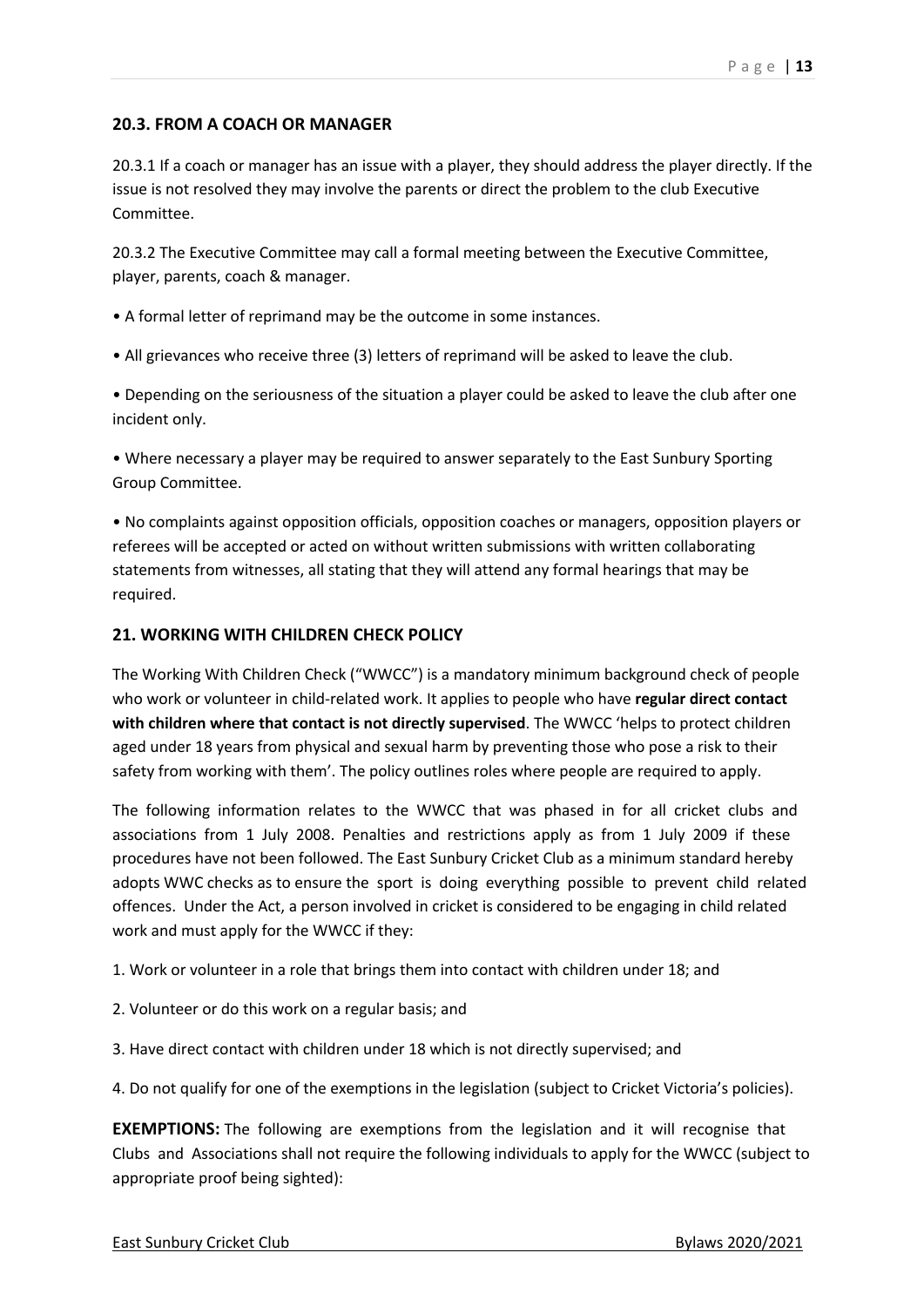•persons aged under 18;

•sworn Members of Victoria Police;

•teachers registered with the Victorian Institute of Teaching; (still required to sight the VIT registration and confirm online at www.vit.vic.edu.au)

It is recommended that where exemptions apply, the Nominated Person records this to ensure upto-date records are maintained. Under the legislation, parents do not have to apply for a WWCC if their child is involved in the relevant activity. However, East Sunbury Cricket Club does not endorse this exemption and it expressly requires that all parents that meet the criteria set out above apply for, and obtain, a WWCC.

#### **CLUBS:**

As part of the GDCA, East Sunbury Cricket Club as a minimum requirement will have (where applicable) the following people obtained a WWCC:

•Girls and Junior Coordinator;

•MILO in2CRICKET Coordinator;

•Team Coach and/or Manager of a team;

•Other members of the junior club who are involved in regular contact with children that are not directly supervised by a person who has completed a WWCC (physical contact e.g. coaching and /or electronic contact).

In the case where junior players are playing in a senior team, the minimum requirements for Clubs in this instance is as follows:

•Senior Coach;

•Secretary;

•Captains of teams;

•Other members of the senior club who are involved in regular contact with children that are not directly supervised by a person who has completed a WWCC (physical contact e.g. Coaching and /or electronic contact)

In all instances above, it is recommended that there is a central point of reference at the Club ("Nominated Person") for recording and sightings of the WWCC. In the majority of instances this will be the Club Secretary. An example record keeping form is available from http://www.sport.vic.gov.au

#### **Process to follow if Coach receives an interim negative notice:**

According to the legislation, a person who receives an interim negative notice or is waiting for their application to be processed can still perform child related work until such time as a decision on their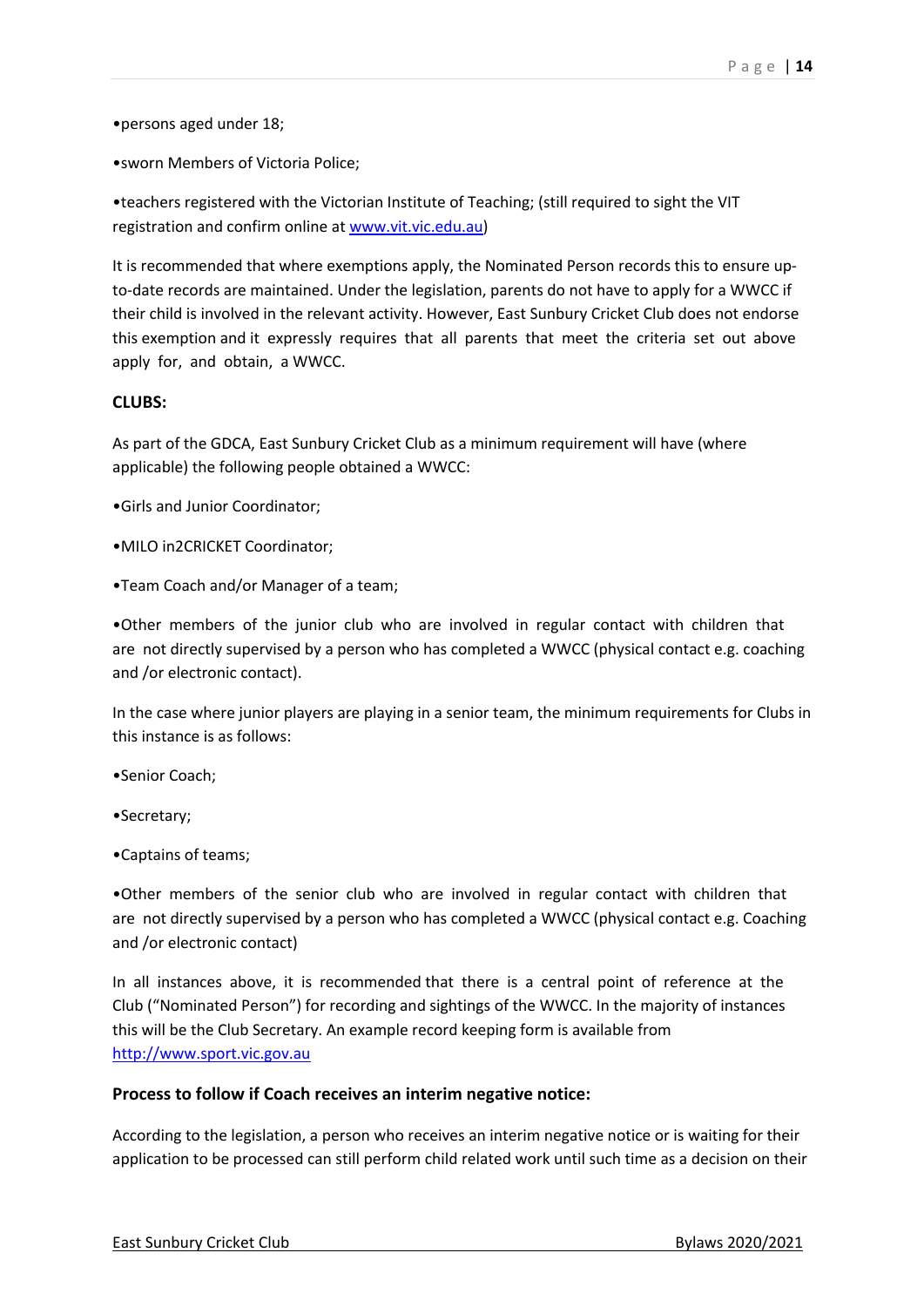application is made. However, a Club or Association should have an internal process to follow if this situation arises. The following should apply if indeed this occurs:

Until such time as a decision is made, the Club / Association should ensure that the coach who has received an interim negative notice (or is waiting for their application to clear) is directly supervised by someone who holds a WWCC. This should continue until a decision on the Coach is made via the Department of Justice (e.g. they receive a WWCC).

It is extremely important to maintain confidentiality and discretion when approaching this situation.

Meeting with the Coach to explain that they will be supervised during this interim period is recommended as the Coach can challenge the interim negative notice received from the Department of Justice.

If the person in question and Club agree, the person can be moved outside of their role with children (eg. to a senior coaching role where no children are involved). However this must be agreed to as the legislation stipulates that an organisation cannot refuse to allow a person to continue in their role if no final decision has been made by the Department of Justice.

If a final decision is made and the person does not pass the WWCC, then the person in question "...cannot apply for, or engage in child related work, regardless of whether that work is directly supervised by another person." This person is unable to apply for a WWCC for five years after the date of final decision.

#### **Summary:**

The WWCC is one strategy a Club, Association or organisation will employ to best minimise the chance of child related offences occurring. The WWCC is designed to help keep children safe and it co-exist with other measures such as a Coach "Code of Conduct" and a clear policy on "drop off and collection by parents" at matches or training.

For information regarding the process of obtaining a WWCC, please visit the Victorian Government website at https://www.workingwithchildren.vic.gov.au or your nearest Australia Post outlets -bulk lodgements are available for your Club from Australia Post.

Please also note that a change of details form is available from the above website –this is particularly relevant if a new coach with an existing WWCC comes on board at the Club and has not included the Club's details in their original application.

The above requirements, to comply with the WWC legislation, are in addition to all existing Cricket Victoria and affiliated member policies such as Code of Behaviour and Member Protection Policies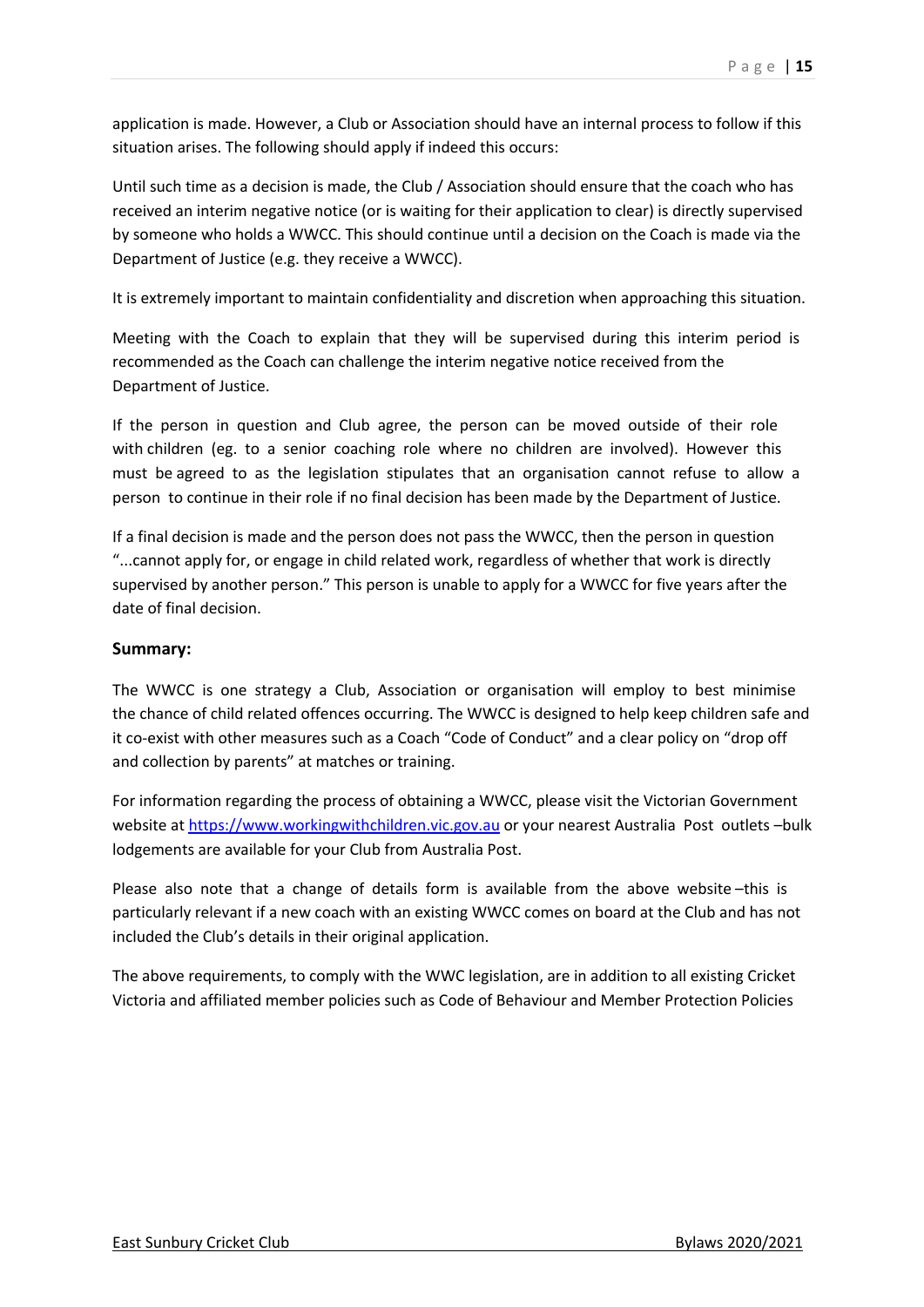## **22. SOCIAL MEDIA POLICY INDEX**

The East Sunbury Cricket Club recognises that social media is an important part of the way members communicate. East Sunbury Cricket Club actively encourages members to participate in social media and share their experiences in cricket. East Sunbury Cricket Club also recognises the importance of the internet to improve and increase the flow of information shaping public thinking about cricket, our clubs, umpires and sponsors. Accordingly, the East Sunbury Cricket Club will look to continue to develop and maintain its own online social media presence through which it hopes to deliver content to members and the public to develop and increase opportunities in cricket at all levels across the association.

However, the East Sunbury Cricket Club public reputation is valuable and so are the reputations of, sponsors and umpires. Therefore, the East Sunbury Cricket Club prohibits any communication on social media that is defamatory and obscene towards other players, umpires and sponsors, and/or misrepresentative the East Sunbury Cricket Club.

Social media is a broad and changing concept. It generally refers to interactive electronic forums or online media where people are communicating, posting participating, sharing, networking or bookmarking. For the purposes of these guidelines, social media extends to:

•electronically communicated material, whether written, photographic, video, or audio, which is accessible by more than the member alone;

•Facebook, YouTube, Twitter, LinkedIn, Wikipedia, Flickr, Snapchat and related domains;

•Blogs; social networking sites; instant messaging; social bookmarking, media sharing and collaborative editing websites;

•Any other forum which might reasonably be classified as social media as that term is generally understood; and

•Any other forum for public comment

#### **Prohibitions**

• Abuse others or expose others to content that is offensive, inappropriate or for an illegal purpose;

•Impersonate or falsely represent the East Sunbury Cricket Club, umpires, and member clubs of the GDCA or individual members of GDCA clubs;

•Abuse, harass or threaten the East Sunbury Cricket Club, umpires, and member clubs of the GDCA or individual members of GDCA clubs;

•Make defamatory or libellous comments;

•Use obscene, offensive, insulting, provocative or hateful language;

•Intrude upon the privacy of other members of the East Sunbury Cricket Club without the consent of such members;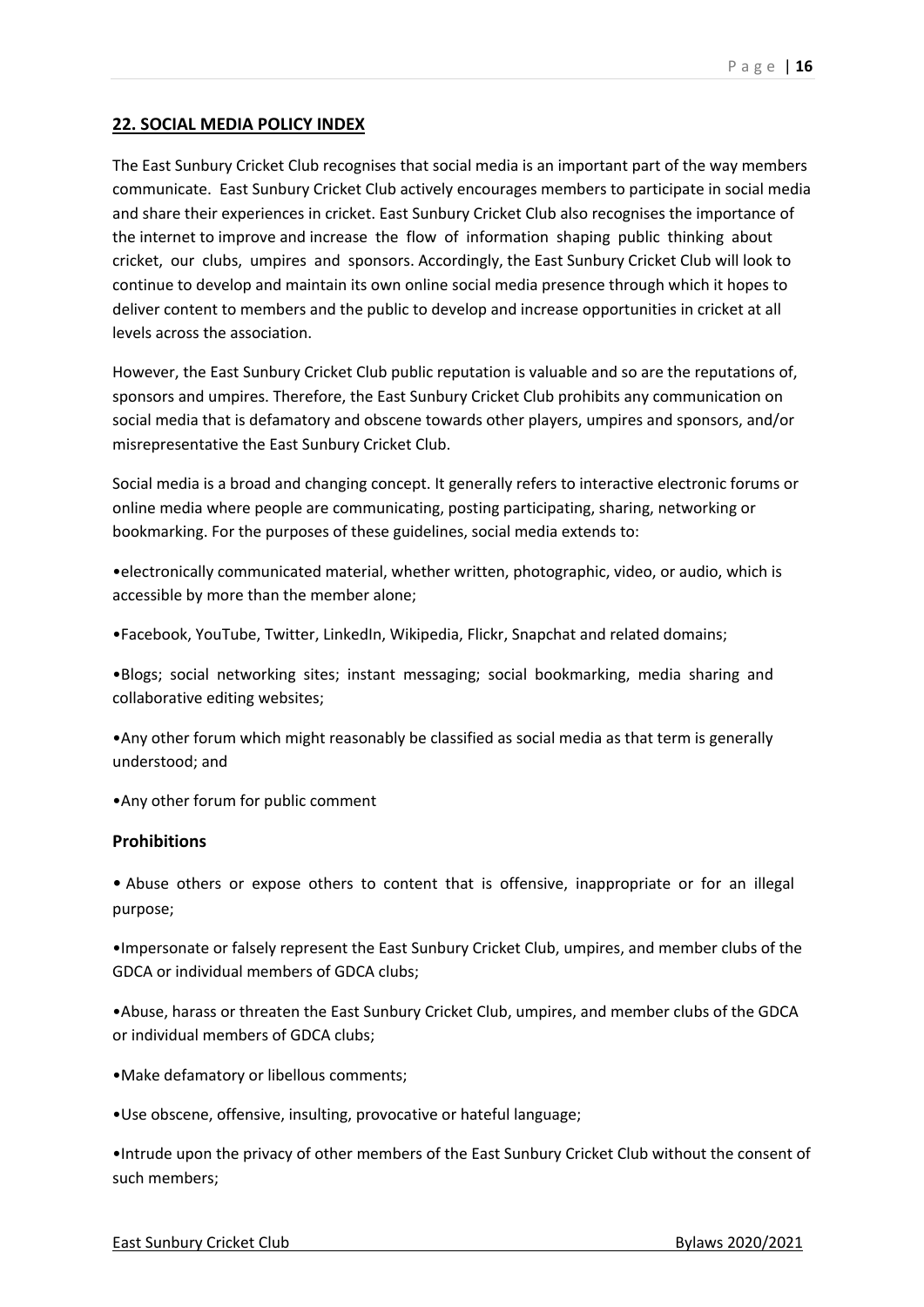•Comment in a way that may be construed as harming the reputation of him or herself, another member, or the East Sunbury Cricket Club, including its board, umpires and sponsors;

and related to East Sunbury Cricket Club social media platforms only:

•Make excessive postings on a particular issue or post multiple versions of the same opinion or information on social media platforms operated by the East Sunbury Cricket Club;

•Promote commercial interests in social media platforms operated by the East Sunbury Cricket Club; or

•Without authority, post internet addresses, links to websites, email addresses or other personal information on social media platforms operated by the East Sunbury Cricket Club.

#### **Consequences**

Minor transgressions of these guidelines by participants in the East Sunbury Cricket Club social media presence will be given a warning, and following a subsequent transgression, removal from the social media site (where possible). Subsequent transgressions would see the person or persons brought before the GDCA Tribunal for bringing the game and/or the East Sunbury Cricket Club into disrepute, and following this, may be subject to fines, suspensions and bans.

Major transgressions of these guidelines by participants in the East Sunbury Cricket Club social media presence will be required to face the Executive Committee or potentially the GDCA Tribunal for bringing the game and/or the Association into disrepute

## **23. ALL CLUB AWARDS**

23.1 The East Sunbury Cricket Club shall award annually a medal to the player or players who record the most votes as awarded by the Captain/ Coach in the highest competing grade. The medal shall be known as the "Mark Wilkins Medal" and awarded to the best and fairest player(s) in the highest grade each season.

Any player, having been reported and found guilty of an offence and suspended under the rules and bylaws of the East Sunbury Cricket Club by the GDCA Tribunal, shall be ineligible to win the medal. Also, if handed any club suspensions they won't be eligible either

Captain / Coach shall record their votes, based on a 3-2-1 system, on the clubs prescribed voting forms and, at the completion of each match, hand their votes to the club Secretary by Thursday of the week following the completion of the match. Votes must be signed by the Captain/ Coach and placed in a sealed envelope. The votes will be kept for safe keeping by the secretary until the end of the season.

The club will also present club awards as follows

- 1. Bleed Green award (Known as the Jessy Carroll Memorial Award)
	- a. Known as best club man and chosen by the club president of that season